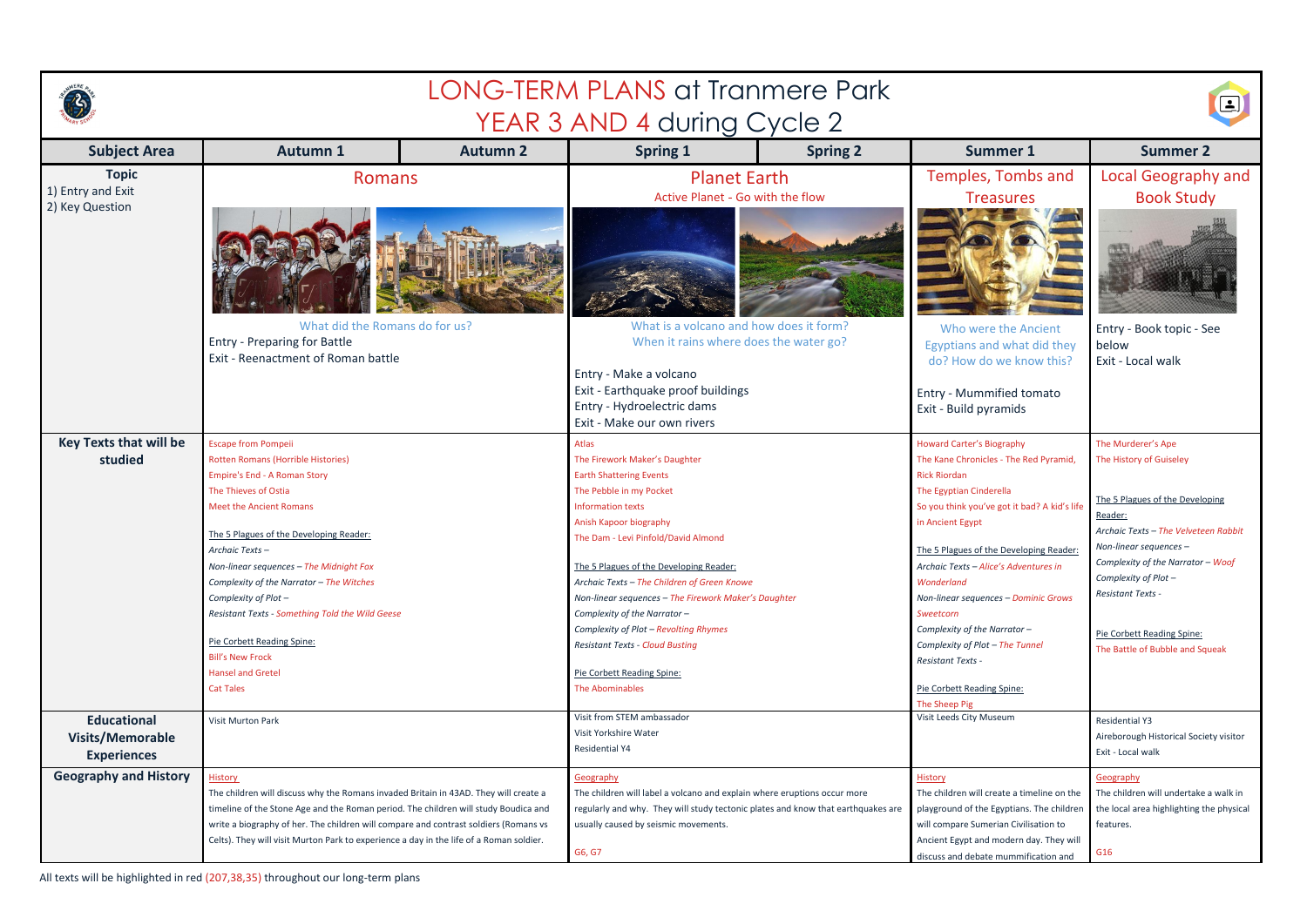|                              | H4, H5, H6, H7, H19, H21-H24                                                                                                                                                                                                                                                                                                                                                                                                                           |                                                             | Geography<br>The children will identify the world's major rivers. They will look at the River Aire<br>and label the main features of a river. They will study the water cycle and<br>understand how we use rivers.<br>G8, G9, G10, G11                                        |                                                                                                                                                                                                                                                                                                                                                              | the afterlife and how these routine<br>changed. The children will learn ab<br>the housing from this period and th<br>different status of family. The child<br>will know about the construction of<br>pyramids. The children will study th<br>different gods that the Ancient Egy<br>worshipped.<br>H12, H13, H14, H15, H16, H17, H18<br>H <sub>24</sub> |
|------------------------------|--------------------------------------------------------------------------------------------------------------------------------------------------------------------------------------------------------------------------------------------------------------------------------------------------------------------------------------------------------------------------------------------------------------------------------------------------------|-------------------------------------------------------------|-------------------------------------------------------------------------------------------------------------------------------------------------------------------------------------------------------------------------------------------------------------------------------|--------------------------------------------------------------------------------------------------------------------------------------------------------------------------------------------------------------------------------------------------------------------------------------------------------------------------------------------------------------|---------------------------------------------------------------------------------------------------------------------------------------------------------------------------------------------------------------------------------------------------------------------------------------------------------------------------------------------------------|
| Art                          | The children will study famous Roman sculptures and learn about their purpose and<br>who commissioned them. Compare/contrast these with more recent artists (Kapoor,<br>Michelangelo & Hepworth). Children design and create their own sculpture using clay or<br>Modrock.<br>A15, 17, A18, A20<br>The children will investigate Roman mosaics, recognise the geometric, repeated &<br>symmetrical patterns and then recreate their own mosaic.<br>A14 |                                                             | The children will study the works of Kapoor, Afremov and Henessey, studying the<br>use of reflections and shiny materials. They will compare the work of the three<br>artists and develop their own artwork including a reflection as a sketch.<br>A1, A4, A11, A16, A19, A20 | The children will investigate the Egy<br>Hieroglyphics. They will discuss the<br>symbolism and how they communi-<br>ideas. The children will study the<br>materials used to create the art (mi<br>charcoal, berries, plants etc). Childr<br>will choose their favourite piece of<br>Egyptian art and recreate it using n<br>materials.<br>A10, A13, A18, A20 |                                                                                                                                                                                                                                                                                                                                                         |
| <b>Oracy</b>                 | <b>Be a Speaker</b>                                                                                                                                                                                                                                                                                                                                                                                                                                    | <b>Be a Linguist</b>                                        | <b>Be a Thinker</b>                                                                                                                                                                                                                                                           | <b>Be a Thinker</b>                                                                                                                                                                                                                                                                                                                                          | <b>Be Aware of Others</b>                                                                                                                                                                                                                                                                                                                               |
|                              | Prepare a debate for the Roman Forum                                                                                                                                                                                                                                                                                                                                                                                                                   | Studying the etymology of English<br>words with Latin roots | How are we going to save the planet?<br>(Climate change debate)                                                                                                                                                                                                               | Is there enough water for<br>everyone? Group presentation.                                                                                                                                                                                                                                                                                                   | Who does 'treasure' belong to<br>Conscience alley activity.                                                                                                                                                                                                                                                                                             |
| <b>Design and Technology</b> | The children will plan, prepare and make their own healthy dish (pesto and tomato<br>pasta bake) and will learn about a healthy diet, where food comes from and how to<br>weigh, measure, chop (bridge and claw), grate and finely grate, peel, snip and tear, stir,<br>cook (boil), drain and garnish.                                                                                                                                                |                                                             | The children will create a kite.<br>DT1 - DT10, DT11, DT13.                                                                                                                                                                                                                   |                                                                                                                                                                                                                                                                                                                                                              |                                                                                                                                                                                                                                                                                                                                                         |
|                              | DT19, DT20, DT21, DT22, DT23, DT24.                                                                                                                                                                                                                                                                                                                                                                                                                    |                                                             |                                                                                                                                                                                                                                                                               |                                                                                                                                                                                                                                                                                                                                                              |                                                                                                                                                                                                                                                                                                                                                         |

| the afterlife and how these routines have<br>changed. The children will learn about<br>the housing from this period and the<br>different status of family. The children<br>will know about the construction of the<br>pyramids. The children will study the<br>different gods that the Ancient Egyptians<br>worshipped.<br>H12, H13, H14, H15, H16, H17, H18, H20-             |                                                                                             |
|--------------------------------------------------------------------------------------------------------------------------------------------------------------------------------------------------------------------------------------------------------------------------------------------------------------------------------------------------------------------------------|---------------------------------------------------------------------------------------------|
| H <sub>24</sub>                                                                                                                                                                                                                                                                                                                                                                |                                                                                             |
| The children will investigate the Egyptian<br>Hieroglyphics. They will discuss the<br>symbolism and how they communicate<br>ideas. The children will study the<br>materials used to create the art (mud,<br>charcoal, berries, plants etc). Children<br>will choose their favourite piece of<br>Egyptian art and recreate it using natural<br>materials.<br>A10, A13, A18, A20 |                                                                                             |
| <b>Be Aware of Others</b>                                                                                                                                                                                                                                                                                                                                                      | <b>Be Aware of Others</b>                                                                   |
| Who does 'treasure' belong to?<br>Conscience alley activity.                                                                                                                                                                                                                                                                                                                   | Should we excavate part of the school<br>site? Pros/cons                                    |
|                                                                                                                                                                                                                                                                                                                                                                                | During Electricity (Science)<br>The children will create a torch.<br>DT1 - D10, DT12, DT16. |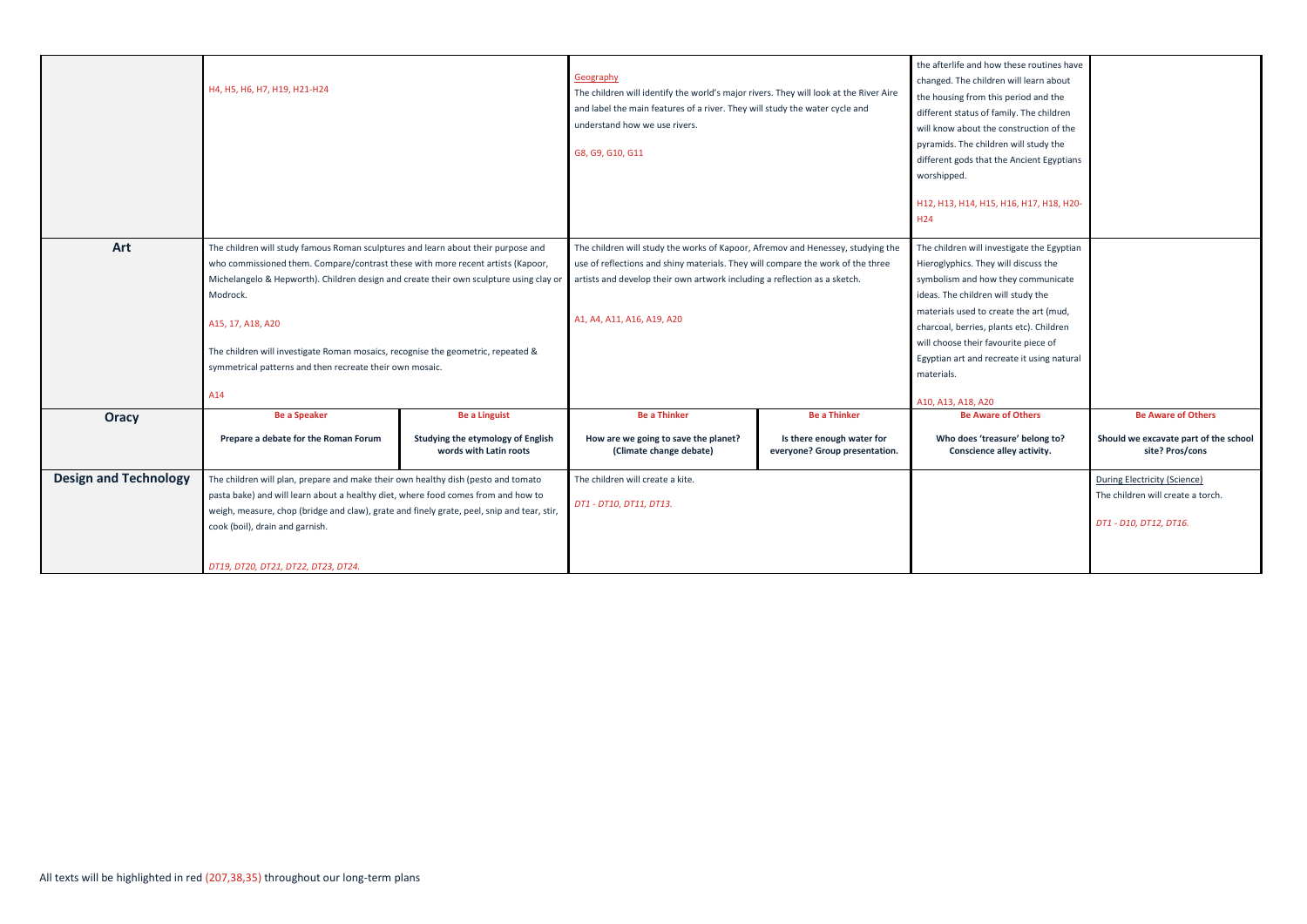

## LONG-TERM PLANS at Tranmere Park **YEAR 3 AND 4 during Cycle 2**



| <b>Subject Area</b>                       | <b>Autumn 1</b>                                                                                                                                                                                                                                                                   | <b>Autumn 2</b>                                                                                                                                                                                                                                                                                                                                          | <b>Spring 1</b>                                                                                                                                                                                                                                                                                                          | <b>Spring 2</b>                                                                                                                                                                                                                                                                                                                  | <b>Summer 1</b>                                                                                                                                                                                                                                                                                                                 | <b>Summer 2</b>                                                                                                                                                                                                                                                                                                          |
|-------------------------------------------|-----------------------------------------------------------------------------------------------------------------------------------------------------------------------------------------------------------------------------------------------------------------------------------|----------------------------------------------------------------------------------------------------------------------------------------------------------------------------------------------------------------------------------------------------------------------------------------------------------------------------------------------------------|--------------------------------------------------------------------------------------------------------------------------------------------------------------------------------------------------------------------------------------------------------------------------------------------------------------------------|----------------------------------------------------------------------------------------------------------------------------------------------------------------------------------------------------------------------------------------------------------------------------------------------------------------------------------|---------------------------------------------------------------------------------------------------------------------------------------------------------------------------------------------------------------------------------------------------------------------------------------------------------------------------------|--------------------------------------------------------------------------------------------------------------------------------------------------------------------------------------------------------------------------------------------------------------------------------------------------------------------------|
| <b>Science</b>                            | <b>Animals including Humans</b>                                                                                                                                                                                                                                                   |                                                                                                                                                                                                                                                                                                                                                          | <b>States of matter</b>                                                                                                                                                                                                                                                                                                  |                                                                                                                                                                                                                                                                                                                                  | <b>Light</b>                                                                                                                                                                                                                                                                                                                    | <b>Electricity</b>                                                                                                                                                                                                                                                                                                       |
|                                           | E.                                                                                                                                                                                                                                                                                |                                                                                                                                                                                                                                                                                                                                                          | solid<br>hquid<br>rigid<br>not rigid<br>fixed shape<br>fixed volume<br>tixed volume<br>cannot be squashed<br>cannot be squashed                                                                                                                                                                                          | ga:<br>$^{\circ}$<br>not rigid<br>no fixed shape no fixed shape<br>no fixed volume<br>can be squashed                                                                                                                                                                                                                            | Children will become physicists,<br>investigating (with a range of<br>materials) how shadows are created,<br>before performing a shadow-puppet<br>show.                                                                                                                                                                         | Children will become electrical<br>engineers, investigating which<br>materials can be used in the<br>construction of circuits and the real-                                                                                                                                                                              |
|                                           | Children will learn how the human body functions and what it needs to survive.<br>Observations and measurements of the human skeleton will be taken as well as<br>identifying producers, predators and prey in the animal kingdom.<br>$S1 - S5$                                   |                                                                                                                                                                                                                                                                                                                                                          | Children will observe and classify a range of solids, liquids and gasses through<br>practical activities before progressing to observe more complex states such as<br>non-Newtonian fluids.<br>S8-S10                                                                                                                    |                                                                                                                                                                                                                                                                                                                                  | $S14 - S17$                                                                                                                                                                                                                                                                                                                     | world application of devices such as<br>switches (pressure switch for a burglar<br>alarm).<br>S6-S9                                                                                                                                                                                                                      |
| <b>Computing</b>                          | Year 3: Networks and the Internet<br>Undertake a network safari and understand how<br>information is sent in packets.<br>C6, C7, C8, C9, C10,<br>Year 4: Scratch<br>Position and orientation work that involves the<br>creation of variables to create a game.<br>C4, C5, C6, C7, | <b>Year 3: Emailing</b><br>Create a Gmail and attach files, learn<br>about CC and BCC and the spotting of fake<br>emails<br>C11, C15.<br>Year 4: Investigating Weather<br>The children will understand forecasting,<br>will use sensors to gather data and will use<br>a green screen to create their own<br>weather forecast.<br>C9, C10, C11, C14, C15 | Year 3: Programming/Scratch<br>Create a sprite, explore loops and remix<br>code to program a game.<br>C1, C2, C3, C4, C5<br>Year 4: Website Design<br>The children will create a google site<br>page that will contain a book review or<br>information around their favourite<br>topic.<br>C1, C2, C3, C5, C12, C13, C14 | Year 3: Journey inside a computer<br>Learn about inputs and outputs<br>whilst building a paper computer.<br>Explore RAM, CPU, CPU, infinite<br>loops and ROM.<br>C6, C7,<br>Year 4: HTML<br>The children will remix CSS and<br>HTML and will create fake news by<br>inspecting and hacking code<br>C1, C2, C3, C5, C12, C13, C14 | Year 3: Digital Literacy<br>Create a book trailer, filming voice<br>overs, adding text and music and<br>editing it using transitions, and based<br>upon widely sought feedback.<br>C14<br>Year 4: Collaborative Learning<br>The children will use google suite to<br>share documents using conditional<br>formatting<br>C8, c14 | Year 3: Top Trumps Database<br>Understand fields, records and data.<br>Explore the purpose of databases and<br>how to use filtering<br>C <sub>12</sub> , C <sub>13</sub><br><b>Year 4: Computational Thinking</b><br>They will decompose code and will<br>undertake pattern recognition and<br>abstraction<br>C4, C6, C7 |
| <b>Physical Education</b>                 | Year 3 Outdoor - Tag Rugby - Year 3 and 4<br>Year 4 Outdoor - Leeds School Swimming<br>Framework<br>Indoor - Real PE - Year 3 and 4 - Units 3 and 4<br><b>PE7, PE8, PE9</b><br><b>PE18, PE20</b>                                                                                  | Year 3 Outdoor - Football - Year 3 and 4<br>Year 4 Outdoor - Leeds School Swimming<br>Framework<br>Indoor - Real PE - Year 3 and 4 - Units 3<br>and 4<br><b>PE7, PE8, PE9</b><br><b>PE18, PE20</b>                                                                                                                                                       | Year 3 Outdoor - Tennis - Year 3 and 4<br>Year 4 Outdoor - Leeds School<br><b>Swimming Framework</b><br>Indoor - Gymnastics - Year 3 - Unit 1<br>and 2<br>PE8, PE9, PE10, PE11, PE12,<br><b>PE18, PE20</b>                                                                                                               | Year 3 Outdoor - Cricket - Year 3<br>and 4<br><b>Year 4 Outdoor - Leeds School</b><br><b>Swimming Framework</b><br>Indoor - Real PE - Year 3 and 4 - Unit<br>-5<br>PE7, PE8, PE9<br><b>PE18, PE20</b>                                                                                                                            | Year 3 Outdoor - Netball - Year 3 and 4<br>Year 4 Outdoor - Leeds School<br><b>Swimming Framework</b><br>Indoor - Gymnastics - Year 4 - Unit 1<br>and 2<br>PE7, PE8, PE9<br><b>PE18, PE19, PE20</b>                                                                                                                             | Year 3 Outdoor - Athletics - Year 3 and<br>Year 4 Outdoor - Leeds School<br><b>Swimming Framework</b><br>Indoor - Real PE - Year 3 and 4 - Unit 6<br>PE1, PE2, PE3, PE4, PE5, PE6<br><b>PE18, PE20</b>                                                                                                                   |
| <b>Modern Foreign</b><br><b>Languages</b> | La France/Je me presente/Les Vetements<br>Children will role-play being a French person and<br>discuss items of clothing.<br>M1-11, M12, M13, M14, M15                                                                                                                            | <b>Les Salutations/Les Dinosaures</b><br>Children will learn how to greet each other<br>and ask questions, and write simple<br>sentences to describe a dinosaur.<br>M1-11, M16, M17, M18, M19                                                                                                                                                            | Quelle est la Date?<br>Children will learn how to record the<br>date and celebration days in French.<br>M1-11, M20. M21, M22, M23, M24                                                                                                                                                                                   | <b>Les Couleurs</b><br>Children will use listening skills to<br>produce a multicoloured piece of<br>elephant art.<br>M1-11, M25, M26, M27, M28, M29                                                                                                                                                                              | J'ai faim<br>Children will learn the names of fruit in<br>French before recording their own<br>story.<br>M1-11, M30, M31, M32, M33, M34                                                                                                                                                                                         | <b>Une Histoire Revision</b><br>Children will listen to traditional stories<br>and pick out key vocabulary and family<br>members.<br>Children will also consolidate previous<br>units' learning.<br>M1-11, M35, M36                                                                                                      |